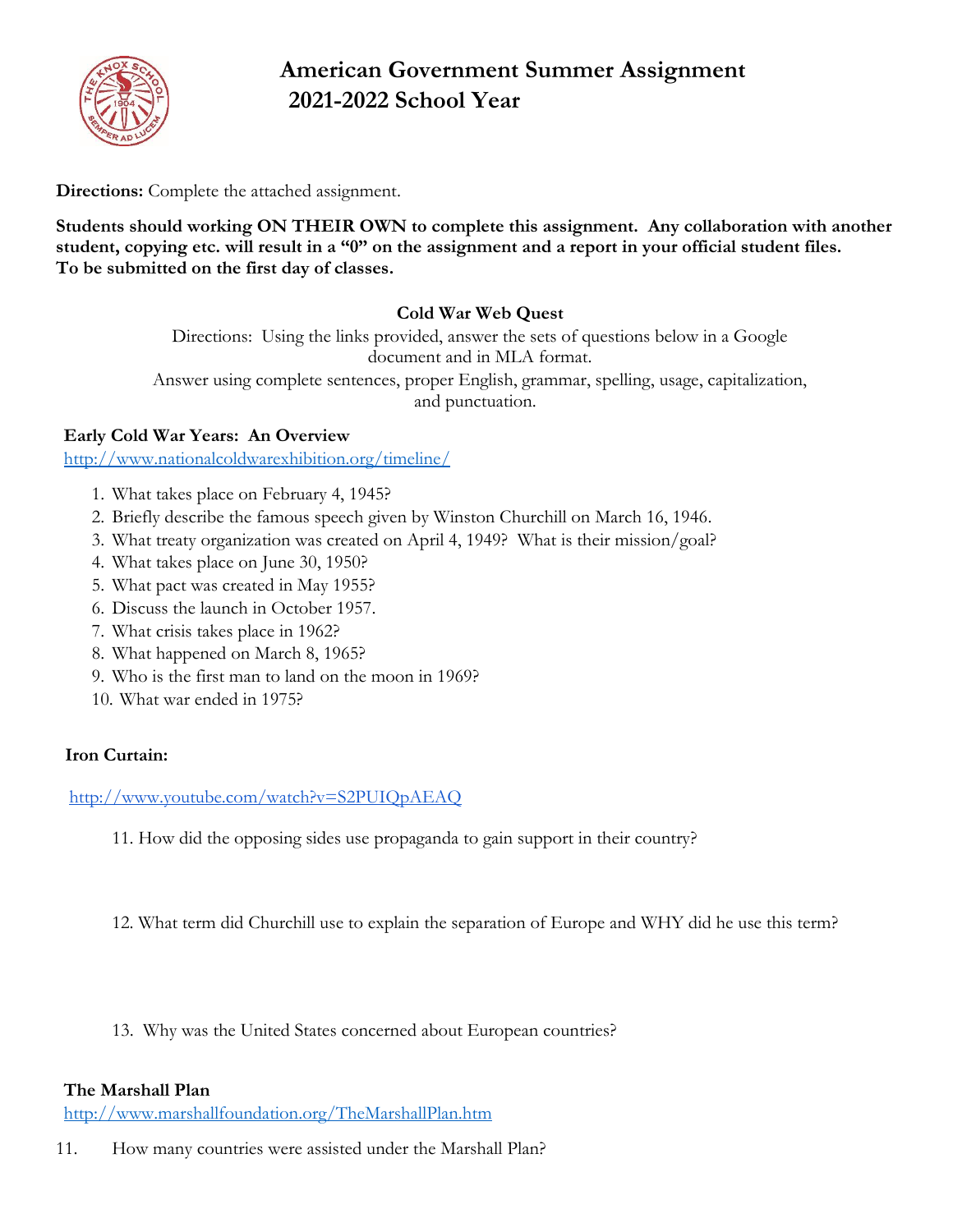12. What was the primary goal of the Marshall Plan?

#### **Korean Conflict**

<https://www.youtube.com/watch?v=yxaegqvl4aE>

- 13. Who were the nations involved on each side of the conflict?
- 14. How did the war end?
- 15. What was the total number of Americans killed in the Korean conflict?

# **NASA**

<http://history.nasa.gov/sputnik/>

- 16. What was Sputnik?
- 17. Why were Americans fearful about the launching of Sputnik?

### **The Berlin Wall** (videos included)

<http://www.britannica.com/EBchecked/topic/62202/Berlin-Wall>

- 18. Describe the purpose of the Berlin Wall.
- 19. When and why did the wall eventually come down?
- 20. How many people were killed trying to cross over the wall?

# **Cuban Missile Crisis**

<http://www.jfklibrary.org/JFK/JFK-in-History/Cuban-Missile-Crisis.aspx>

- 21. Why did the Cuban Missile Crisis occur? For how long did the Cuban Missile Crisis last?
- 22. How did the US learn about the missiles being in Cuba?
- 23. Summarize how the Crisis ended.

# **Vietnam War**

<http://amhistory.si.edu/militaryhistory/exhibition/flash.html> - Click on "Vietnam War" then "Begin."

- 24. What were the years of the Vietnam War?
- 25. How many American died in the war?

# Click "enter exhibit" and answer these questions:

- 26. Who led North Vietnam?
- 27. What side was the United States on?

# Click on "When Will it Ever End" near the bottom and answer these questions:

28. What was happening in America on the home-front as the War dragged on?